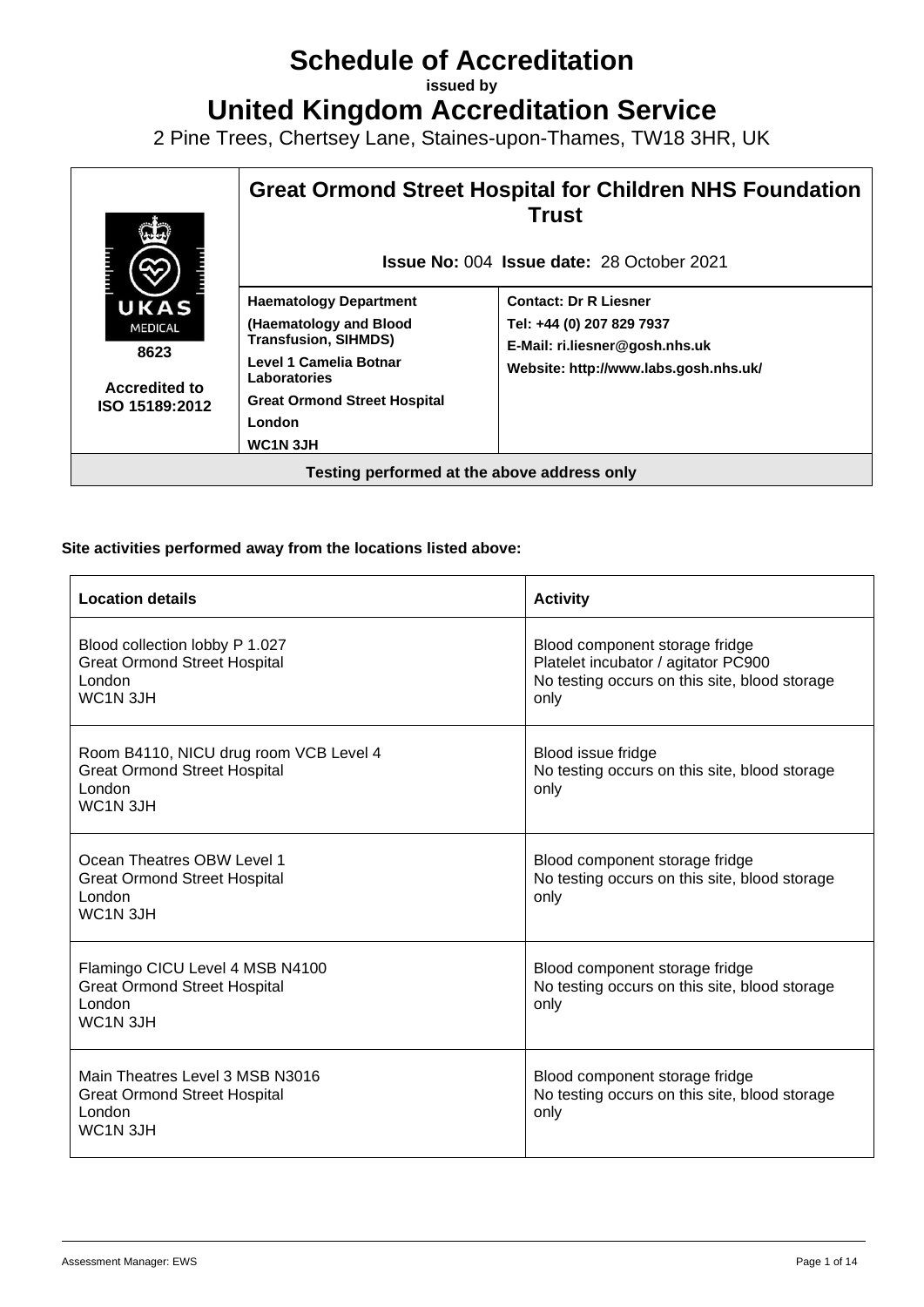

#### **Schedule of Accreditation issued by United Kingdom Accreditation Service**

2 Pine Trees, Chertsey Lane, Staines -upon-Thames, TW18 3HR, UK

# **Great Ormond Street Hospital for Children NHS Foundation Trust**

**Issue No:** 004 **Issue date:** 28 October 2021

**Testing performed at main address only**

#### DETAIL OF ACCREDITATION

| Materials/Products tested      | Type of test/Properties<br>measured/Range of measurement                                                                                                                                                                                                                                                                                               | Standard specifications/<br>Equipment/Techniques used                                                                                                                                                                                                               |
|--------------------------------|--------------------------------------------------------------------------------------------------------------------------------------------------------------------------------------------------------------------------------------------------------------------------------------------------------------------------------------------------------|---------------------------------------------------------------------------------------------------------------------------------------------------------------------------------------------------------------------------------------------------------------------|
| <b>HUMAN TISSUE AND FLUIDS</b> | Haematology examinations for the<br>purposes of clinical diagnosis                                                                                                                                                                                                                                                                                     | Following in-house documented<br>procedures and manufacturer's<br>equipment instructions where<br>relevant                                                                                                                                                          |
| Blood (EDTA)                   | Full blood counts and automated<br>differential:<br>Haemoglobin (Hb)<br>White Blood Cell Count (WBC)<br>Red Blood Count (RBC)<br><b>Platelet Count</b><br>Haematocrit<br>Mean Cell Volume (MCV)<br>Mean Cell Haemoglobin (MCH)<br>Mean Cell Haemoglobin<br>Concentration (MCHC)<br>Neutrophils<br>Lymphocytes<br>Monocytes<br>Eosinophils<br>Basophils | Sysmex XE5000<br>Fluorescence flow cytometry,<br>electrical impedance, SLS-<br>haemoglobin method, RBC pulse<br>height detection method, sheath<br>flow direct current (DC) detection<br>method and calculated red cell<br>parameters<br><b>HSOP 204 &amp; 204A</b> |
| Blood (EDTA)                   | <b>Erythrocyte Sedimentation Rate</b><br>(ESR)                                                                                                                                                                                                                                                                                                         | HSOP 216 - manual method<br>Sarstedt Microvette CB200<br>Equipment / Westergren method                                                                                                                                                                              |
| Bone marrow                    | Examination of bone marrow films:<br>in order to identify or exclude<br>Morphological and Cytological<br>abnormalities for the purpose of<br>diagnosis                                                                                                                                                                                                 | Manual slide preparation and<br>interpretation.<br>HSOP 210 Staining of Bone Marrow<br>Slides using the Hematek® Slide<br>stainer<br><b>HQU 016 Clinical Reporting Policy</b>                                                                                       |
| <b>Blood</b>                   | Blood Film: Detection of normal and<br>abnormal morphologies and white<br>blood cell differential                                                                                                                                                                                                                                                      | Manual slide preparation and<br>interpretation.<br>HSOP 204B Microscopy                                                                                                                                                                                             |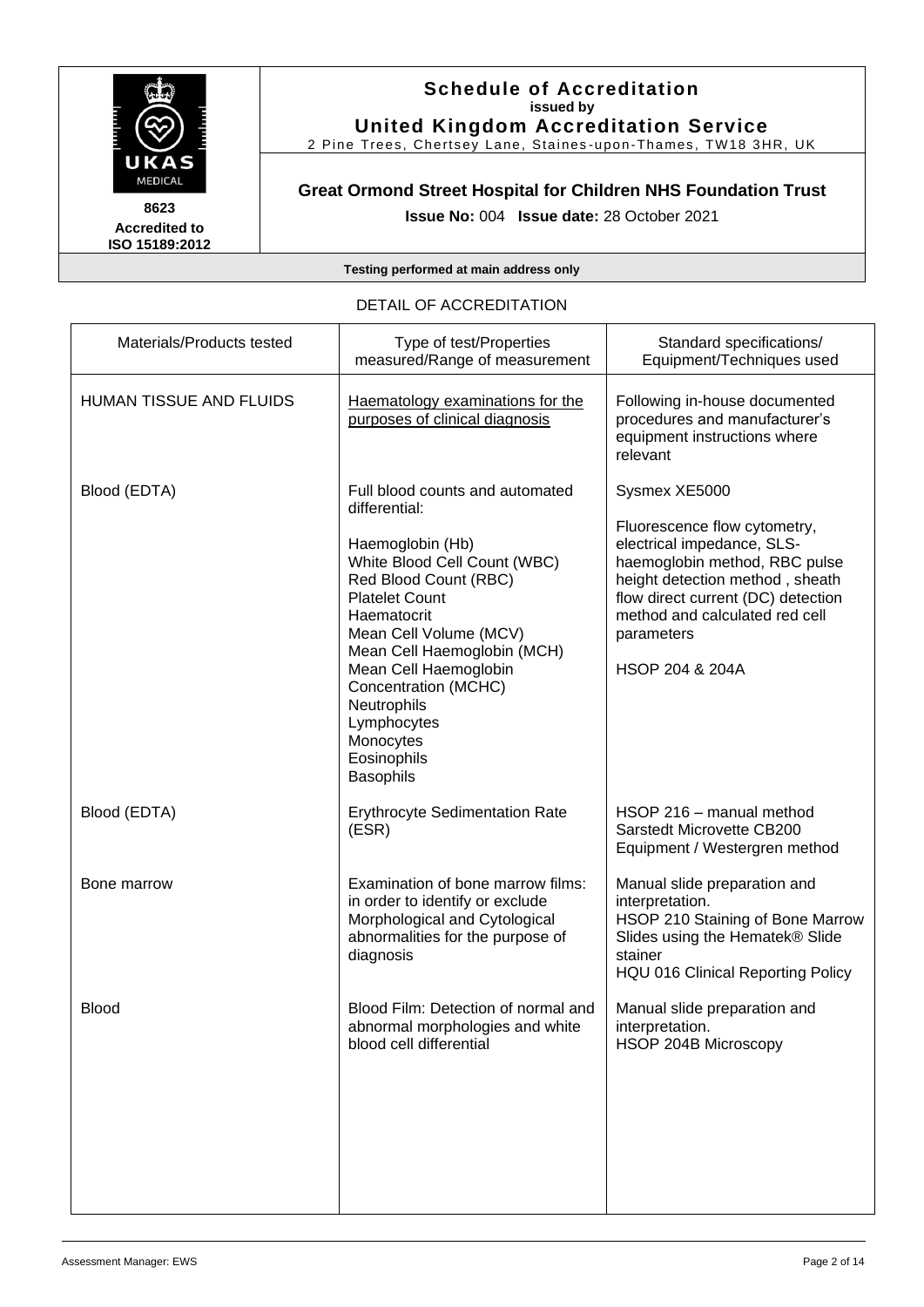

#### **Schedule of Accreditation issued by United Kingdom Accreditation Service**

2 Pine Trees, Chertsey Lane, Staines -upon-Thames, TW18 3HR, UK

# **Great Ormond Street Hospital for Children NHS Foundation Trust**

**Issue No:** 004 **Issue date:** 28 October 2021

| Materials/Products tested                  | Type of test/Properties<br>measured/Range of measurement                       | Standard specifications/<br>Equipment/Techniques used                                                             |
|--------------------------------------------|--------------------------------------------------------------------------------|-------------------------------------------------------------------------------------------------------------------|
| <b>HUMAN TISSUE AND FLUIDS</b><br>(cont'd) | Haematology examinations for the<br>purposes of clinical diagnosis<br>(cont'd) | Following in-house documented<br>procedures and manufacturer's<br>equipment instructions where<br>relevant        |
| Blood (EDTA)                               | Demonstration of Malaria Parasites                                             | HSOP 213B - microscopy &<br>cytochemistry (Thick and thin films<br>stained by Fields stain and Giemsa)            |
| Blood (EDTA)                               | Sickle Solubility test for presence of<br>sickle haemoglobin (HbS)             | Using TCS Biosciences Screening<br>Test for Haemoglobin S and in<br>house procedure HSOP 220<br>Solubility method |
| Blood (EDTA)                               | Glandular fever by detection of IM<br>IgM heterophile antibodies               | <b>Clearview IM (Infectious</b><br>Mononucleosis) test using HSOP<br>221 Chromatographic<br>immunoassay           |
| <b>CSF</b>                                 | Cell counts                                                                    | HSOP 214 - chamber count,<br>Shandon Cytospin & microscopy                                                        |
| Whole blood                                | Glucose-6-Phosphate<br>Dehydrogenase (G6PD) screen                             | Trinity Biotech G-6-PD Screening<br>Test Kit using HSOP 263, semi-<br>quantitative fluorescent blood spot<br>test |
| Whole blood (EDTA or Lithium<br>Heparin)   | G6PD quantitation                                                              | Assay using Trinity Biotech Kit<br>and Cecil Spectrophotometer<br>(colorimetric method) using HSOP<br>264         |
|                                            |                                                                                |                                                                                                                   |
|                                            |                                                                                |                                                                                                                   |
|                                            |                                                                                |                                                                                                                   |
|                                            |                                                                                |                                                                                                                   |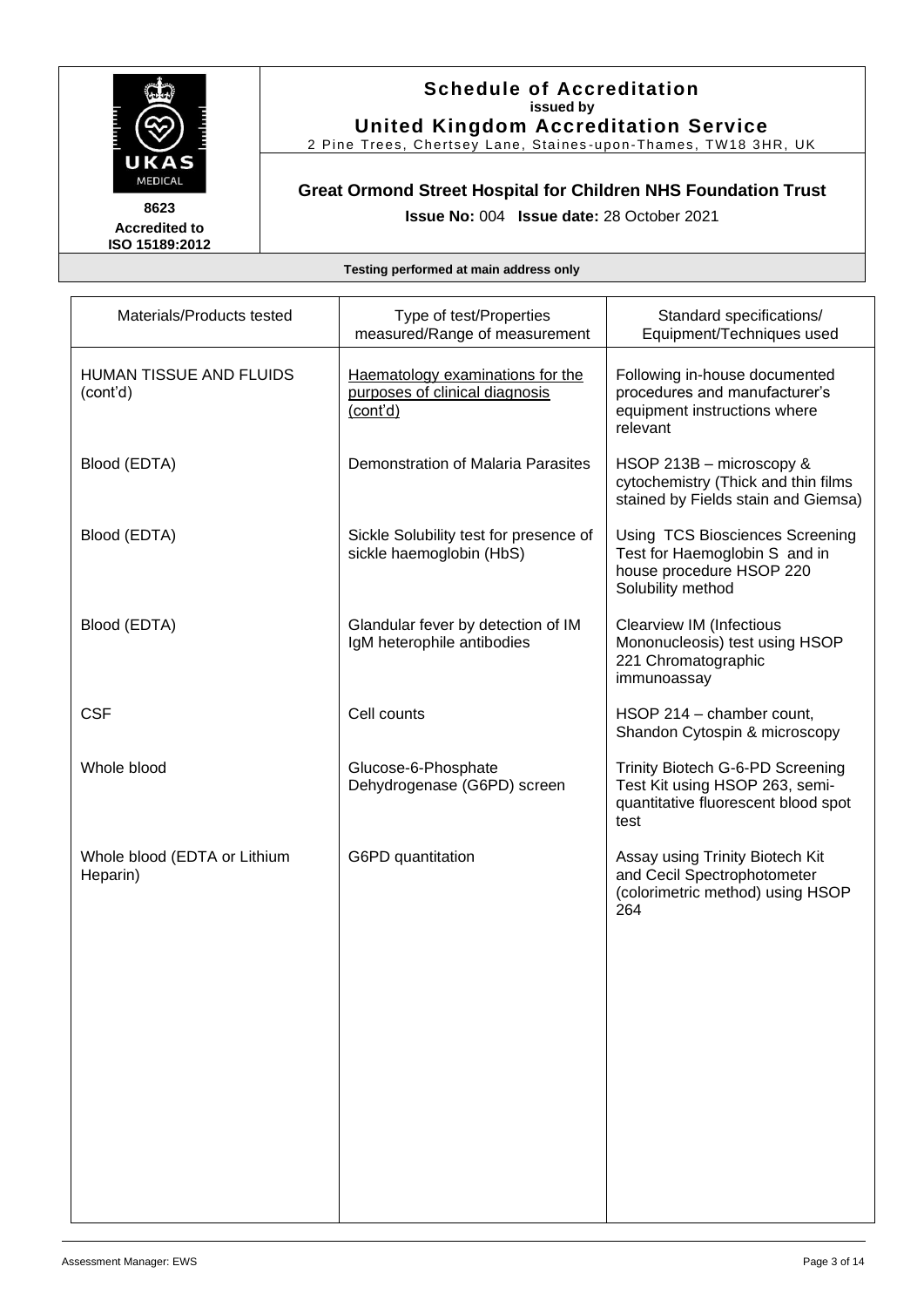

#### **Schedule of Accreditation issued by United Kingdom Accreditation Service**

2 Pine Trees, Chertsey Lane, Staines -upon-Thames, TW18 3HR, UK

# **Great Ormond Street Hospital for Children NHS Foundation Trust**

**Issue No:** 004 **Issue date:** 28 October 2021

| Materials/Products tested           | Type of test/Properties<br>measured/Range of measurement                                                                  | Standard specifications/<br>Equipment/Techniques used                                                                                                                                        |
|-------------------------------------|---------------------------------------------------------------------------------------------------------------------------|----------------------------------------------------------------------------------------------------------------------------------------------------------------------------------------------|
| HUMAN TISSUE AND FLUIDS<br>(cont'd) | Haematology examinations for the<br>purposes of clinical diagnosis<br>(cont'd)                                            | Following in-house documented<br>procedures and manufacturer's<br>equipment instructions where<br>relevant                                                                                   |
|                                     | <b>Biochemistry examination activities</b><br>for the purpose of clinical diagnosis                                       | Following in-house documented<br>procedures and manufacturer's<br>equipment instructions where<br>relevant                                                                                   |
| Plasma                              | <b>Quantitation of Methotrexate</b>                                                                                       | Alpha Laboratories Method<br>Immunoassay using HSOP 218 and<br>manufacturers' instructions for<br>Vitros 5600                                                                                |
|                                     | Haematology examinations for the<br>purposes of clinical diagnosis                                                        | In house documented procedures<br>based on standard methods and<br>incorporating Sysmex CS2000<br>manufacturers' instructions as<br>relevant: for all tests below unless<br>otherwise stated |
| Plasma                              | <b>Coagulation screen:</b><br>Prothrombin Time, APTT, Thrombin<br>Time, Fibrinogen, Mixing tests,<br>Protamine correction | <b>HSOP 109</b>                                                                                                                                                                              |
| Plasma                              | D Dimers                                                                                                                  | <b>HSOP 115</b><br>Immunoassay                                                                                                                                                               |
| Plasma                              | Factors 2, 5, 7, 10, 8, 9, 11, 12 and<br>Refacto Factor 8                                                                 | <b>HSOP 120</b><br>Clotting assays                                                                                                                                                           |
| Plasma                              | Factor 8                                                                                                                  | <b>HSOP 123</b><br>Chromogenic assay                                                                                                                                                         |
|                                     |                                                                                                                           |                                                                                                                                                                                              |
|                                     |                                                                                                                           |                                                                                                                                                                                              |
|                                     |                                                                                                                           |                                                                                                                                                                                              |
|                                     |                                                                                                                           |                                                                                                                                                                                              |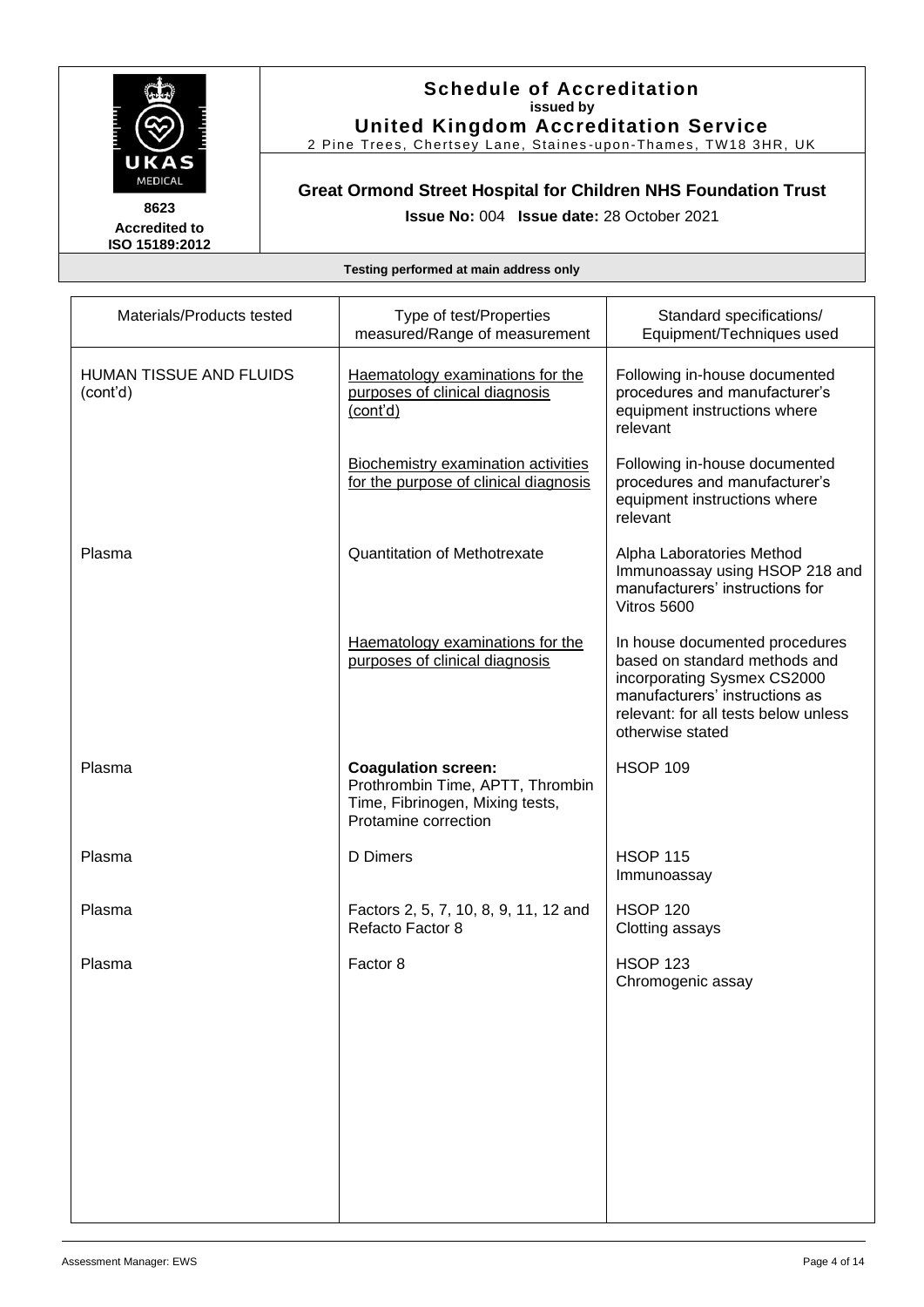

#### **Schedule of Accreditation issued by United Kingdom Accreditation Service**

2 Pine Trees, Chertsey Lane, Staines -upon-Thames, TW18 3HR, UK

# **Great Ormond Street Hospital for Children NHS Foundation Trust**

**Issue No:** 004 **Issue date:** 28 October 2021

| Materials/Products tested                  | Type of test/Properties<br>measured/Range of measurement                       | Standard specifications/<br>Equipment/Techniques used                                                                                                                                        |
|--------------------------------------------|--------------------------------------------------------------------------------|----------------------------------------------------------------------------------------------------------------------------------------------------------------------------------------------|
| <b>HUMAN TISSUE AND FLUIDS</b><br>(cont'd) | Haematology examinations for the<br>purposes of clinical diagnosis<br>(cont'd) | In house documented procedures<br>based on standard methods and<br>incorporating Sysmex CS2000<br>manufacturers' instructions as<br>relevant: for all tests below unless<br>otherwise stated |
| Plasma                                     | Factor 13                                                                      | <b>HSOP 122</b><br>Chromogenic assay                                                                                                                                                         |
| Plasma                                     | Anti Thrombin (Functional)                                                     | <b>HSOP 139</b><br>Chromogenic assay                                                                                                                                                         |
| Plasma                                     | Anti Thrombin (Antigen)                                                        | <b>HSOP 160</b><br>Immunoassay                                                                                                                                                               |
| Plasma                                     | Protein C                                                                      | <b>HSOP 141</b><br>Chromogenic assay                                                                                                                                                         |
| Plasma                                     | Protein S                                                                      | <b>HSOP 145</b><br>Immunoassay                                                                                                                                                               |
| Plasma                                     | Lupus test - DRVVT                                                             | <b>HSOP 137</b><br>Clotting assay                                                                                                                                                            |
| Plasma                                     | Plasminogen                                                                    | <b>HSOP 146</b><br>Chromogenic assay                                                                                                                                                         |
| Plasma                                     | <b>Activated Protein C Resistance</b><br>(APCr)                                | <b>HSOP 148</b><br>Clotting assay                                                                                                                                                            |
| Plasma                                     | Heparin Anti Xa activity                                                       | <b>HSOP 131</b><br>Chromogenic assay                                                                                                                                                         |
| Plasma                                     | Factor 8 inhibitor                                                             | <b>HSOP 127</b><br>Clotting assay                                                                                                                                                            |
| Plasma                                     | Alpha 2 antiplasmin                                                            | <b>HSOP 133</b><br>Chromogenic assay                                                                                                                                                         |
| Plasma                                     | Hepzyme APTT                                                                   | <b>HSOP 157</b><br>Absorption                                                                                                                                                                |
|                                            |                                                                                |                                                                                                                                                                                              |
|                                            |                                                                                |                                                                                                                                                                                              |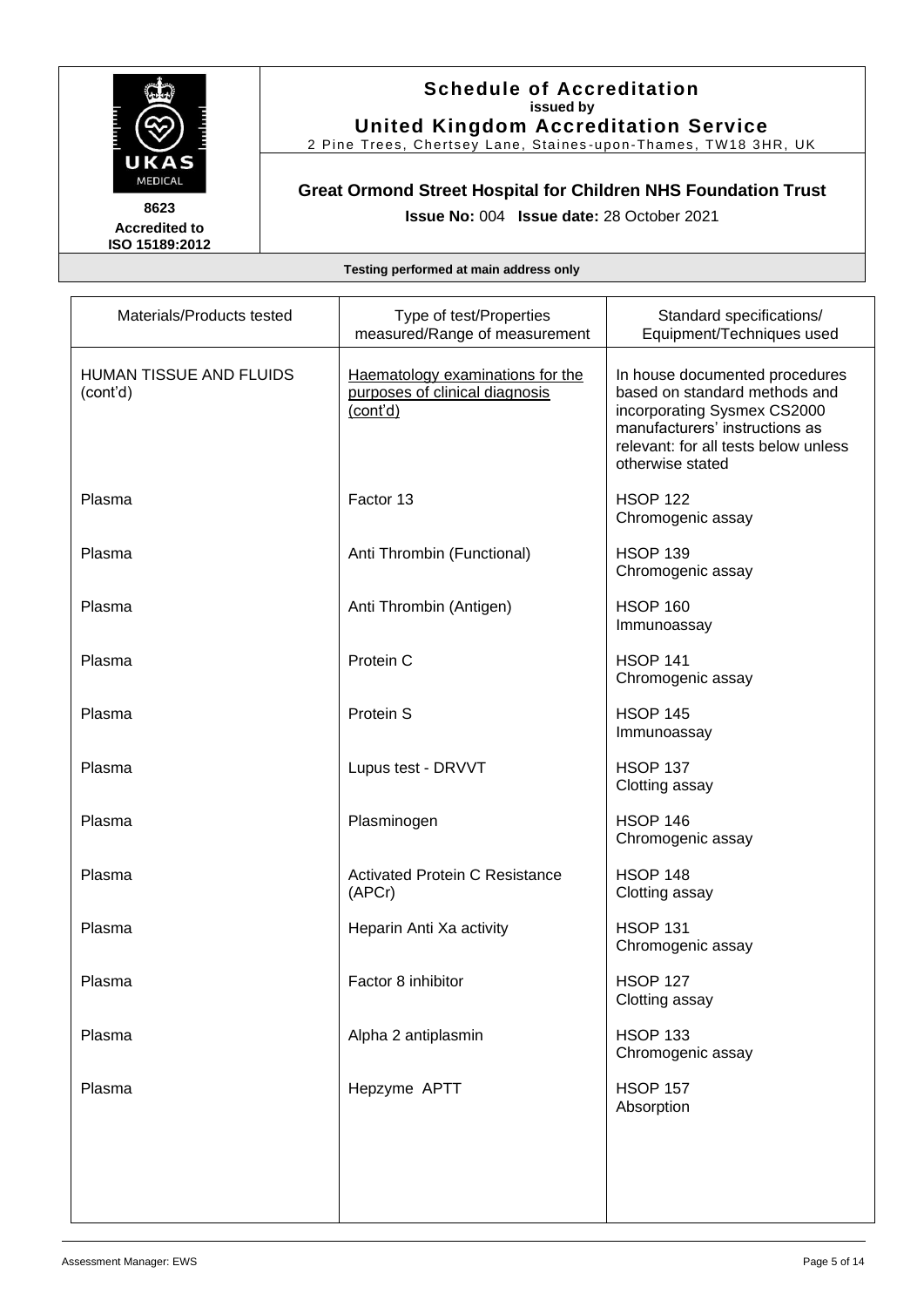

#### **Schedule of Accreditation issued by United Kingdom Accreditation Service**

2 Pine Trees, Chertsey Lane, Staines -upon-Thames, TW18 3HR, UK

# **Great Ormond Street Hospital for Children NHS Foundation Trust**

**Issue No:** 004 **Issue date:** 28 October 2021

| Materials/Products tested           | Type of test/Properties<br>measured/Range of measurement                                                                                | Standard specifications/<br>Equipment/Techniques used                                                      |
|-------------------------------------|-----------------------------------------------------------------------------------------------------------------------------------------|------------------------------------------------------------------------------------------------------------|
| HUMAN TISSUE AND FLUIDS<br>(cont'd) | Haematology examinations for the<br>purposes of clinical diagnosis<br>(cont'd)                                                          | Following in-house documented<br>procedures and manufacturer's<br>equipment instructions where<br>relevant |
| Plasma                              | Von Willebrand antigen, activity &<br>Collagen Binding                                                                                  | HSOP 158 - MultiSkan plate reader<br>(ELISA)                                                               |
| Plasma                              | Von Willebrand antigen, activity                                                                                                        | <b>HSOP 128</b><br>Immunoassay                                                                             |
| Plasma                              | Platelet function (PFA)                                                                                                                 | <b>HSOP 134 - PFA 100</b>                                                                                  |
| Plasma                              | Platelet aggregation                                                                                                                    | HSOP 135 - Helena aggram                                                                                   |
| Serum/plasma                        | Anti Cardiolipin                                                                                                                        | HSOP 169 - Multiskan Ascent<br>(ELISA)                                                                     |
|                                     | <b>Blood transfusion examinations</b>                                                                                                   | Documented in-house procedures<br>based on manufacturer's<br>instructions                                  |
| Whole blood (EDTA)                  | Blood grouping by antigen<br>screening:<br>ABO/D blood groups<br>Antibody screening<br>$\bullet$                                        | Automated method using HSOP<br>331, 331C<br>Bio-Rad IH-500                                                 |
| Whole blood (EDTA)                  | Antibody Identification for the<br>following antigens:<br>D,C,E,c,e,Cw,K,k,Kpa,Kpb,Fya,Fyb,<br>Jka, Jkb, Lea, Leb, P1, M, N, S, s, Lua, | Automated identification of red cell<br>antibodies<br><b>HSOP 306</b><br>Bio-Rad IH-500                    |
| Whole blood (EDTA)                  | Blood grouping by antigen<br>screening:<br>ABO/D blood groups<br>Antibody screening                                                     | Manual method using Diamed ID<br>Gel cards<br><b>HSOP 305</b>                                              |
|                                     |                                                                                                                                         |                                                                                                            |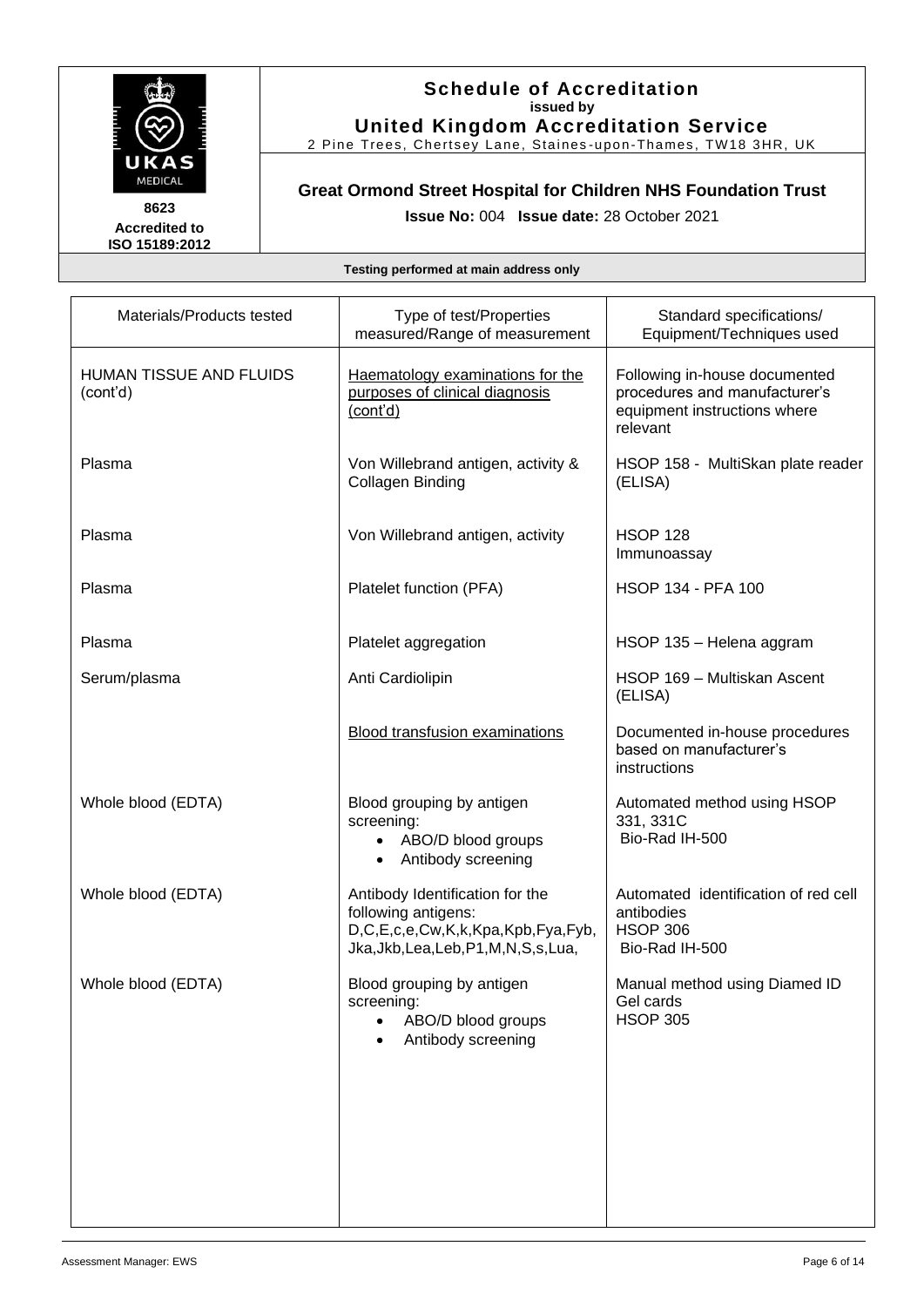

#### **Schedule of Accreditation issued by United Kingdom Accreditation Service**

2 Pine Trees, Chertsey Lane, Staines -upon-Thames, TW18 3HR, UK

# **Great Ormond Street Hospital for Children NHS Foundation Trust**

**Issue No:** 004 **Issue date:** 28 October 2021

| Materials/Products tested                  | Type of test/Properties<br>measured/Range of measurement                                                                                                                   | Standard specifications/<br>Equipment/Techniques used                                  |
|--------------------------------------------|----------------------------------------------------------------------------------------------------------------------------------------------------------------------------|----------------------------------------------------------------------------------------|
| <b>HUMAN TISSUE AND FLUIDS</b><br>(cont'd) | <b>Blood transfusion examinations</b><br>(cont'd)                                                                                                                          | Documented in-house procedures<br>based on manufacturer's<br>instructions              |
| Whole blood (EDTA)                         | Antibody screening and<br>identification using cells containing<br>the following antigens:<br>D,C,E,c,e,Cw,K,k,Kpa,Kpb,Fya,Fyb,<br>Jka, Jkb, Lea, Leb, P1, M, N, S, s, Lua | Manual method using Diamed ID<br>Gel cards<br><b>HSOP 306</b>                          |
| Whole blood (EDTA)                         | Direct Antiglobulin Test (DAT)                                                                                                                                             | Automated method using Bio-Rad<br>IH-500 and HSOP319                                   |
| Whole blood (EDTA)                         | Direct Antiglobulin Test (DAT)                                                                                                                                             | Manual method Diamed Gel cards<br>using HSOP319                                        |
| Whole blood (EDTA)                         | <b>Compatibility Testing:</b><br>Serological Crossmatch -<br>serological compatibility testing<br>between donor red cell antigens<br>and patient plasma                    | Diamed Gel cards using HSOP307                                                         |
| Whole blood (EDTA)                         | Red cell phenotyping for the<br>following antigens:<br>C,E,c,e,Cw,K,k,Kpa,Kpb,<br>Fya, Fyb, M, N, S, s                                                                     | Manual using Diamed cards and<br>automated method using Bio-Rad<br>IH-500 and HSOP 308 |
| Whole blood (EDTA)                         | Isohaemagglutinins<br>Anti-A IgM immunoglobulin<br>Anti-B IgM immunoglobulin                                                                                               | Cold agglutination titration using<br><b>HSOP 312</b>                                  |
|                                            |                                                                                                                                                                            |                                                                                        |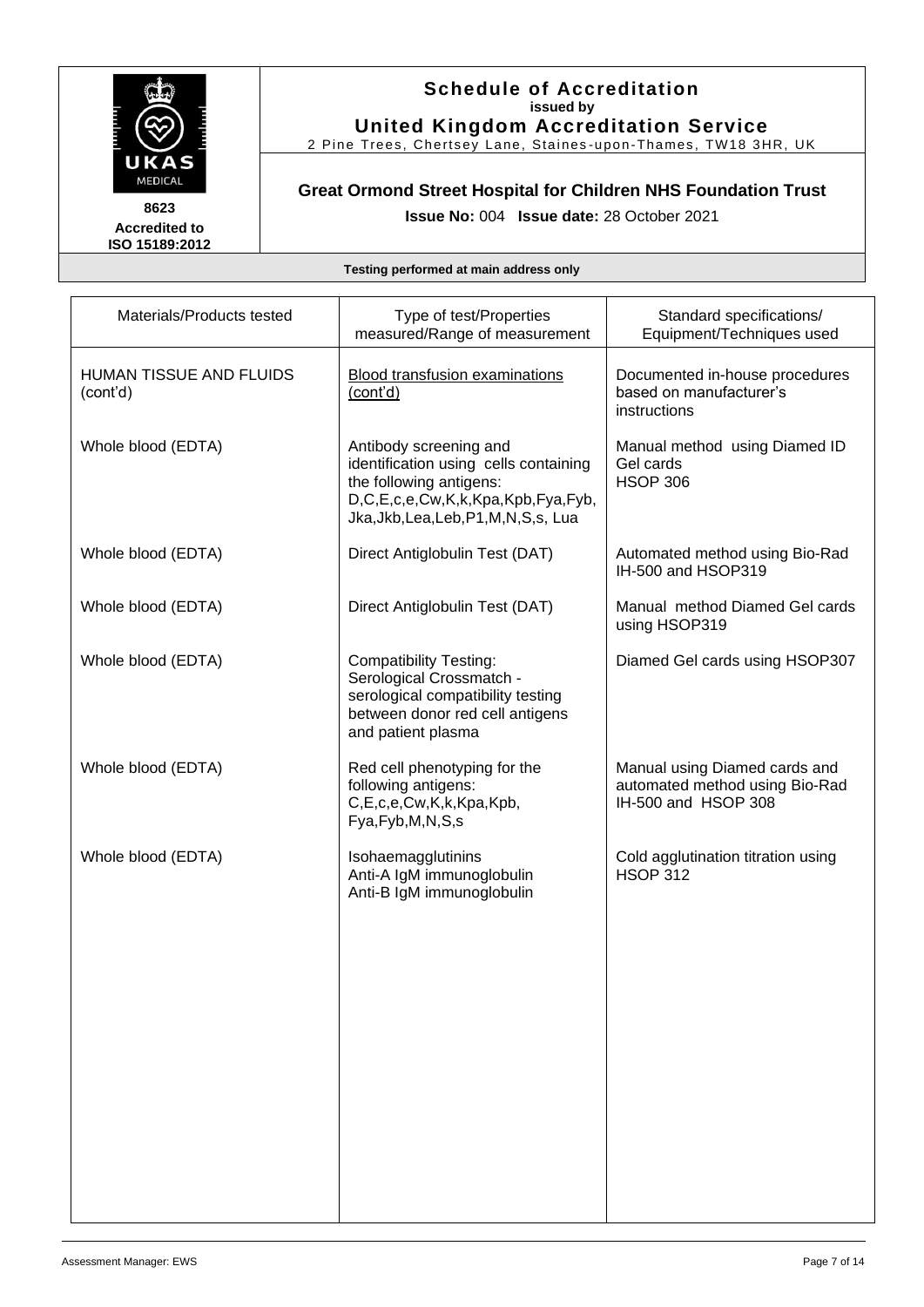

#### **Schedule of Accreditation issued by United Kingdom Accreditation Service**

2 Pine Trees, Chertsey Lane, Staines -upon-Thames, TW18 3HR, UK

### **Great Ormond Street Hospital for Children NHS Foundation Trust**

**Issue No:** 004 **Issue date:** 28 October 2021

| Materials/Products tested                            | Type of test/Properties<br>measured/Range of measurement                 | Standard specifications/<br>Equipment/Techniques used                                                                                                                                               |
|------------------------------------------------------|--------------------------------------------------------------------------|-----------------------------------------------------------------------------------------------------------------------------------------------------------------------------------------------------|
| <b>HUMAN TISSUE AND FLUIDS</b><br>(cont'd)           | Molecular testing examinations for<br>the purposes of clinical diagnosis | Following in-house documented<br>procedures and manufacturer's<br>equipment instructions where<br>relevant                                                                                          |
| Bone Marrow / Peripheral Blood /<br>Unstained slides |                                                                          | DNA extraction for downstream<br>applications/assays using:                                                                                                                                         |
|                                                      |                                                                          | QIAamp extraction mini blood DNA<br>extraction kit and in house<br>procedure HSOP 499<br>NanoDrop One UV-Vis<br>Spectrophotometer                                                                   |
| Blood EDTA, Bone marrow (EDTA<br>or ACD)             |                                                                          | Cell sorting for downstream<br>applications/assays using:                                                                                                                                           |
|                                                      |                                                                          | Magnetic bead cell sorting<br>technology following manufacturers'<br>instructions for Cell Fractionation<br>using the AutoMACS Pro and using<br>in-house standard operating<br>procedures HSOP 461. |
| RNA derived from Blood/<br><b>Bone Marrow</b>        |                                                                          | Reverse transcription using<br>commercially available kit<br>(Superscript III), thermal cyclers<br>and in-house standard operating<br>procedures;<br>FSOP 013, FSOP 007                             |
|                                                      |                                                                          | Analysis of products for QC<br>purposes on agarose Gel using Gel<br>tank and power pack and in house<br>procedure HSOP 646                                                                          |
|                                                      |                                                                          |                                                                                                                                                                                                     |
|                                                      |                                                                          |                                                                                                                                                                                                     |
|                                                      |                                                                          |                                                                                                                                                                                                     |
|                                                      |                                                                          |                                                                                                                                                                                                     |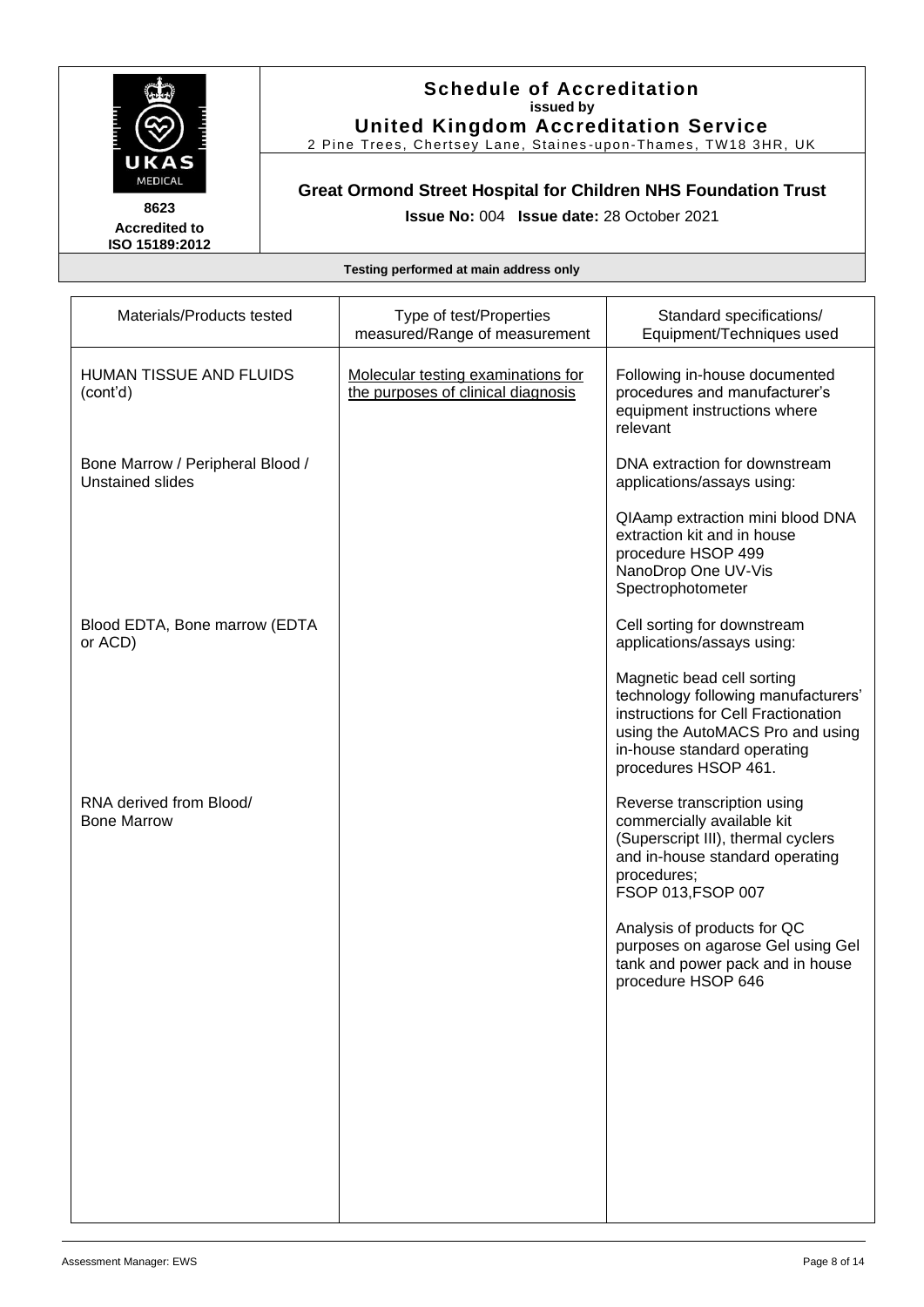

#### **Schedule of Accreditation issued by United Kingdom Accreditation Service**

2 Pine Trees, Chertsey Lane, Staines -upon-Thames, TW18 3HR, UK

### **Great Ormond Street Hospital for Children NHS Foundation Trust**

**Issue No:** 004 **Issue date:** 28 October 2021

| Materials/Products tested                                     | Type of test/Properties<br>measured/Range of measurement                                                                                                                                                                                                           | Standard specifications/<br>Equipment/Techniques used                                                                                                                                                                                                                                                                                                                                                                                                                                                                                                     |
|---------------------------------------------------------------|--------------------------------------------------------------------------------------------------------------------------------------------------------------------------------------------------------------------------------------------------------------------|-----------------------------------------------------------------------------------------------------------------------------------------------------------------------------------------------------------------------------------------------------------------------------------------------------------------------------------------------------------------------------------------------------------------------------------------------------------------------------------------------------------------------------------------------------------|
| HUMAN TISSUE AND FLUIDS<br>(cont'd)                           | Molecular testing examinations for<br>the purposes of clinical diagnosis<br>(cont'd)                                                                                                                                                                               | Following in-house documented<br>procedures and manufacturer's<br>equipment instructions where<br>relevant                                                                                                                                                                                                                                                                                                                                                                                                                                                |
| DNA from Bone Marrow / Peripheral<br>Blood / Unstained slides | Minimal Residual Disease analysis<br>as defined by (number of cells<br>displaying clonal rearrangement<br>previously identified at diagnosis)<br>on patient follow-up samples.<br>Range of Measurement: 10 -<br>0.0001% (within maximum range of<br>$1 - 5$ logs). | Next Generation Sequencing using<br>Illumina MiSeq Sequencer (Life<br>Technologies)<br>following in-house SOPs<br>MRD NGS Stage 1 PCR for<br>Diagnostic Samples (HSOP 793)<br>MRD NGS Stage 2 PCR for<br>Diagnostic Samples (HSOP 794)<br><b>MRD NGS Pronex Bead Size</b><br>Selection (HSOP 795)<br><b>MRD NGS Qubit Quantification</b><br>(HSOP 796)<br><b>MRD NGS Tapestation Use (HSOP</b><br>797)<br>MRD NGS Normalisation and<br>Pooling (HSOP 801)<br>MRD NGS Loading and Running<br>the Miseq (HSOP 799)<br>MRD NGS Vidjil Analysis (HSOP<br>800) |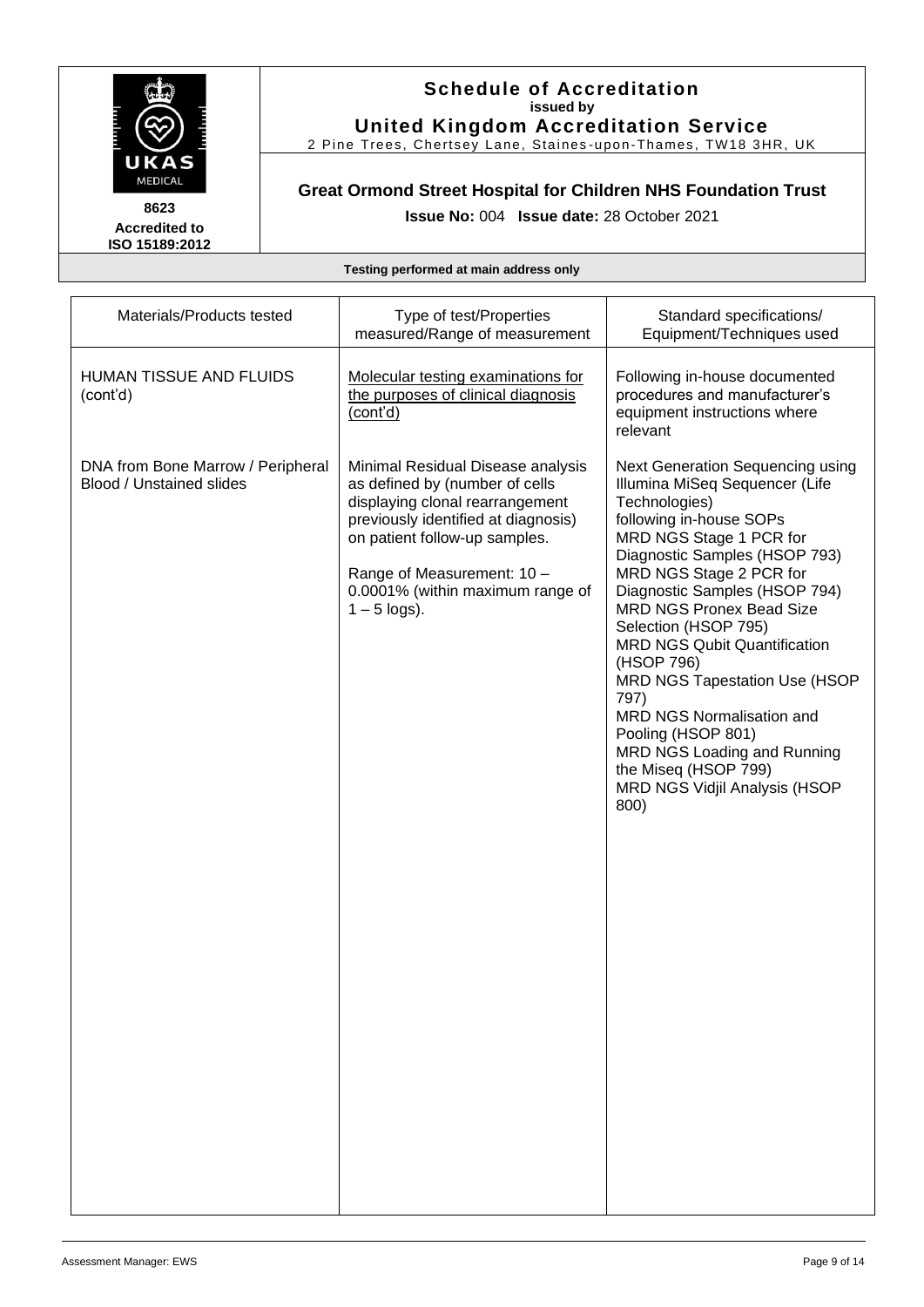

#### **Schedule of Accreditation issued by United Kingdom Accreditation Service**

2 Pine Trees, Chertsey Lane, Staines -upon-Thames, TW18 3HR, UK

### **Great Ormond Street Hospital for Children NHS Foundation Trust**

**Issue No:** 004 **Issue date:** 28 October 2021

| Materials/Products tested           | Type of test/Properties<br>measured/Range of measurement                             | Standard specifications/<br>Equipment/Techniques used                                                                                                                                                                          |
|-------------------------------------|--------------------------------------------------------------------------------------|--------------------------------------------------------------------------------------------------------------------------------------------------------------------------------------------------------------------------------|
| HUMAN TISSUE AND FLUIDS<br>(cont'd) | Molecular testing examinations for<br>the purposes of clinical diagnosis<br>(cont'd) | Following in-house documented<br>procedures and manufacturer's<br>equipment instructions where<br>relevant                                                                                                                     |
| <b>DNA</b>                          | Chimerism genotyping                                                                 | Using G-storm 4 thermal cycler,<br>3500xl Genetic Analyser and<br>commercial kit (Promega) for STR<br>analysis, HSOP 460, 463 and<br><b>FSOP 491.</b>                                                                          |
| Sorted cells from blood (EDTA)      | Quantification of T cell receptor<br>diversity                                       | T cell receptor spectratyping using<br>Magnetic bead cell sorting of T<br>cells using HSOP 461 and HSOP<br>466 (Spectratyping Guidelines).                                                                                     |
|                                     |                                                                                      | RNA extraction using commercial<br>kit (Qiagen) and following<br>manufacturers' instruction and in-<br>house standard operating<br>procedure HSOP 412.                                                                         |
|                                     |                                                                                      | Reverse transcription for cDNA<br>synthesis using commercial kit<br>(Invitrogen) and in-house standard<br>operating procedures FSOP 013,<br>RT-PCR using HSOP 467<br>Fragment analysis HSOP 468                                |
|                                     |                                                                                      | AutoMACS Pro (MiltenyiBiotec),<br>SuperScript <sup>™</sup> First-Strand<br>Synthesis System for RT-PCR<br>(Invitrogen), QiagenHot Star Taq<br>DNA Polymerase, G Storm 4 PCR<br>machine, 3500xl Genetic Analyser<br>(FSOP 491). |
|                                     |                                                                                      |                                                                                                                                                                                                                                |
|                                     |                                                                                      |                                                                                                                                                                                                                                |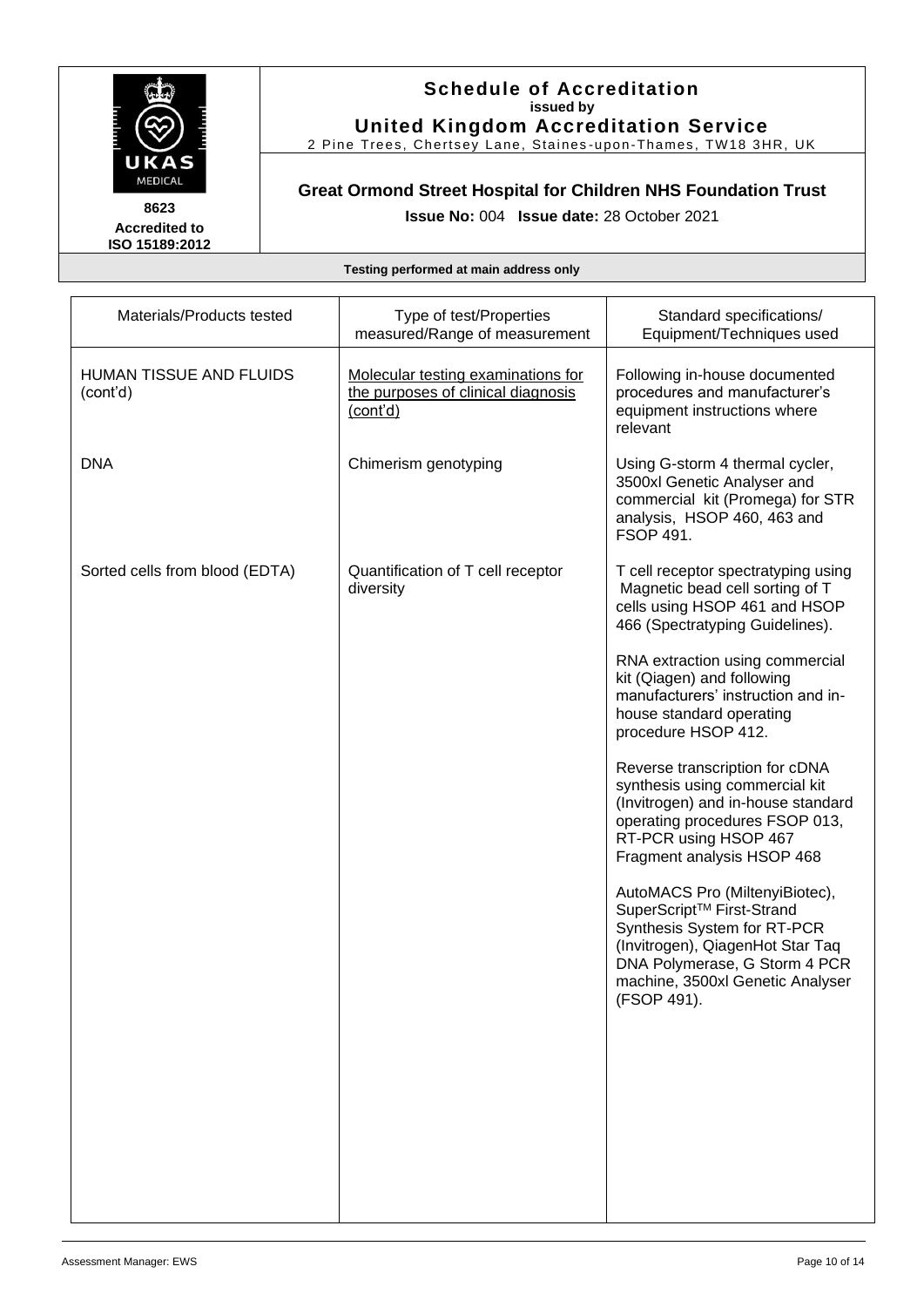

#### **Schedule of Accreditation issued by United Kingdom Accreditation Service**

2 Pine Trees, Chertsey Lane, Staines -upon-Thames, TW18 3HR, UK

### **Great Ormond Street Hospital for Children NHS Foundation Trust**

**Issue No:** 004 **Issue date:** 28 October 2021

| Materials/Products tested                       | Type of test/Properties<br>measured/Range of measurement                                               | Standard specifications/<br>Equipment/Techniques used                                                                                                                                                                                                                                                                                                                                                                          |
|-------------------------------------------------|--------------------------------------------------------------------------------------------------------|--------------------------------------------------------------------------------------------------------------------------------------------------------------------------------------------------------------------------------------------------------------------------------------------------------------------------------------------------------------------------------------------------------------------------------|
| HUMAN TISSUE AND FLUIDS<br>(cont'd)             | Molecular testing examinations for<br>the purposes of clinical diagnosis<br>(cont'd)                   | Following in-house documented<br>procedures and manufacturer's<br>equipment instructions where<br>relevant                                                                                                                                                                                                                                                                                                                     |
| TCRE DNA from cells sorted from<br>blood (EDTA) | Thymic T-cell recovery                                                                                 | Detection of T cell receptor excision<br>circle using:                                                                                                                                                                                                                                                                                                                                                                         |
|                                                 |                                                                                                        | <b>Taqman Universal PCR Mastermix</b><br>and the Taqman 7500 Fast PCR<br>System (Life Technologies)                                                                                                                                                                                                                                                                                                                            |
|                                                 |                                                                                                        | Quantitative real-time PCR using<br>manufacturers' instructions and<br>HSOP 482 TRECs part 2 - qPCR<br>and HSOP 483 TRECs part 3                                                                                                                                                                                                                                                                                               |
| <b>Extracted DNA</b>                            | Adenosine Deaminase Deficient<br>(ADA) Severe Combined<br>Immunodeficiency (SCID) Mutation<br>Analysis | G Storm 4 or Veriti PCR machine.<br>3500xl Genetic Analyser.<br>DNA extraction using commercial<br>kit (Qiagen) HSOP 499.<br>PCR using Qiagen Hot Star Taq<br>DNA Polymerase with HSOP 735<br>and HFM743<br>PCR product clean-up using<br>commercial enzymatic method<br>(ExoStar, GE Healthcare) and<br><b>HSOP 736.</b><br>Cycle Sanger sequencing using<br>commercial method (Big Dye 3, Life<br>Technologies) and HSOP 737 |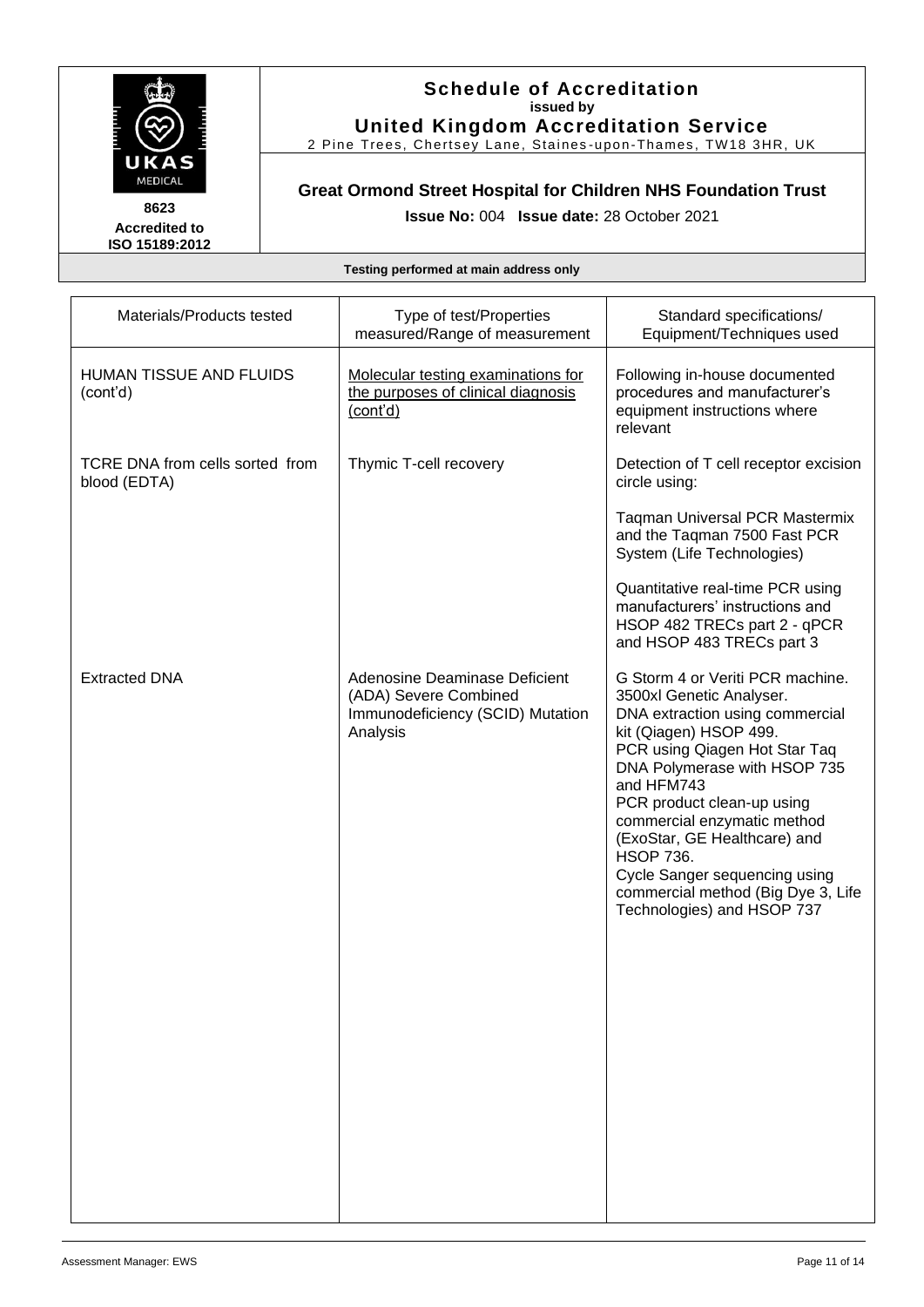

#### **Schedule of Accreditation issued by United Kingdom Accreditation Service**

2 Pine Trees, Chertsey Lane, Staines -upon-Thames, TW18 3HR, UK

### **Great Ormond Street Hospital for Children NHS Foundation Trust**

**Issue No:** 004 **Issue date:** 28 October 2021

| Materials/Products tested           | Type of test/Properties<br>measured/Range of measurement                                                                          | Standard specifications/<br>Equipment/Techniques used                                                                      |
|-------------------------------------|-----------------------------------------------------------------------------------------------------------------------------------|----------------------------------------------------------------------------------------------------------------------------|
| HUMAN TISSUE AND FLUIDS<br>(cont'd) | Molecular testing examinations for<br>the purposes of clinical diagnosis<br>(cont'd)                                              | Following in-house documented<br>procedures and manufacturer's<br>equipment instructions where<br>relevant                 |
| <b>Extracted DNA</b>                | Mutation detection for Factor V<br>Leiden and Prothrombin Variant                                                                 | <b>Thrombotic Mutation Detection</b><br>Assay by Taqman Q-PCR.<br>HSOP444                                                  |
|                                     |                                                                                                                                   | TaqMan ® Fast Universal PCR<br>Master Mix (2X) (No AmpErsae<br>UNG), TaqMan 7500 Fast PCR<br>system.                       |
|                                     | Immunophenotyping examinations<br>for the purposes of clinical<br>diagnosis                                                       | Using manufacturers instructions for<br>Becton Dickinson FACSCanto II 3<br>laser flow cytometer and in house<br>procedures |
| <b>Blood</b>                        | <b>Platelet Glycoproteins</b><br>Quantification of surface expression<br>of platelet glycoproteins Gplb,<br>GpIlb/IIIa and GpIIIa | HSOP427, FSOP489, HSOP490<br>and HSOP491                                                                                   |
| <b>Blood</b><br>Bone marrow         | Quantification of Paroxysmal<br>Nocturnal Haemoglobinuria (PNH)<br>clone                                                          | HSOP488, FSOP489, HSOP490<br>and HSOP491                                                                                   |
|                                     |                                                                                                                                   |                                                                                                                            |
|                                     |                                                                                                                                   |                                                                                                                            |
|                                     |                                                                                                                                   |                                                                                                                            |
|                                     |                                                                                                                                   |                                                                                                                            |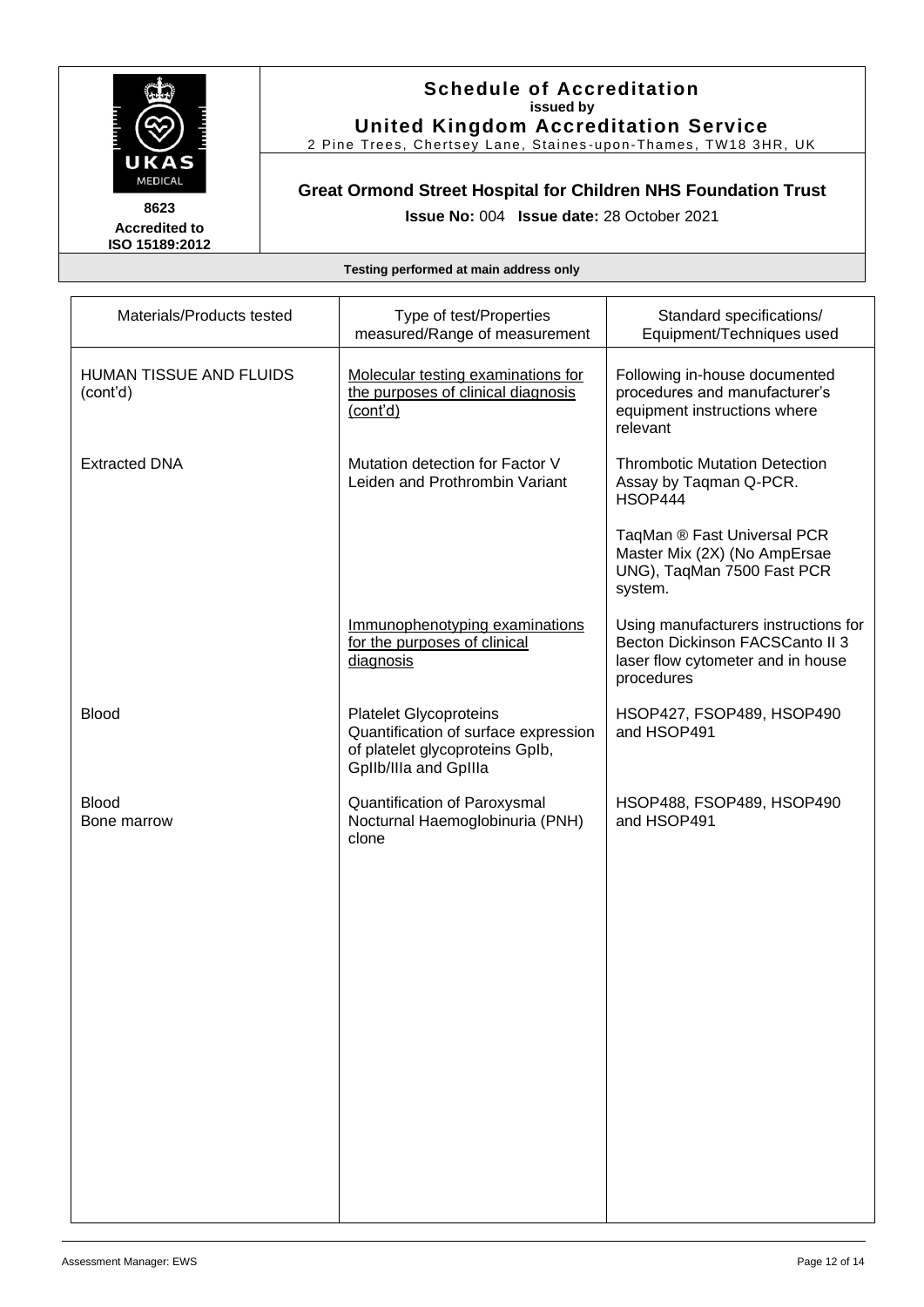

#### **Schedule of Accreditation issued by United Kingdom Accreditation Service**

2 Pine Trees, Chertsey Lane, Staines -upon-Thames, TW18 3HR, UK

### **Great Ormond Street Hospital for Children NHS Foundation Trust**

**Issue No:** 004 **Issue date:** 28 October 2021

| Materials/Products tested                                                                                                                                                        | Type of test/Properties<br>measured/Range of measurement                                                                                                                                                                                                                                                                                                                                                                                                                                                                                                                                                                                                                                                            | Standard specifications/<br>Equipment/Techniques used                                                                                 |
|----------------------------------------------------------------------------------------------------------------------------------------------------------------------------------|---------------------------------------------------------------------------------------------------------------------------------------------------------------------------------------------------------------------------------------------------------------------------------------------------------------------------------------------------------------------------------------------------------------------------------------------------------------------------------------------------------------------------------------------------------------------------------------------------------------------------------------------------------------------------------------------------------------------|---------------------------------------------------------------------------------------------------------------------------------------|
| HUMAN TISSUE AND FLUIDS<br>(cont'd)                                                                                                                                              | Immunophenotyping examinations<br>for the purposes of clinical<br>diagnosis (cont'd)                                                                                                                                                                                                                                                                                                                                                                                                                                                                                                                                                                                                                                | Using manufacturers instructions for<br>Becton Dickinson FACSCanto II 3<br>laser flow cytometer and<br>documented in house procedures |
| <b>Blood</b><br>Bone marrow<br><b>Pleural fluid</b><br>Ascitic fluid<br>Pericardial fluid<br>Cerebro-spinal fluid<br><b>Biopsies</b><br>Other fluids and tissues as<br>indicated | Full Bone marrow / blood<br>characterization<br><b>Extended Myeloid</b><br>$\bullet$<br>immunophenotyping<br>Lymphoid phenotyping<br>$\bullet$<br>Lymphoma phenotyping<br>$\bullet$<br>B-cell maturation phenotyping<br>$\bullet$<br>T-cell phenotyping<br>$\bullet$<br>Erythroid phenotyping<br>$\bullet$<br>Myelodysplastic<br>/ Myeloproliferative phenotyping:<br>CD19, CD2, CD34, CD10, CD13,<br>CD45, CD20, CD16, CD7, CD4,<br>CD5, CD117, CD33, HLADR,<br>sCD3, CD8, CD79b, CD38, CD86,<br>CD44, NG2, CD24, CD22, CD41a,<br>CD42b, CD61, CD11b, CD15,<br>CD14, CD64, CD71, GlyA, CD133,<br>CD56<br>Others as indicated:<br>Kappa, Lambda, CD1a, Smlg,<br>TCRalpha/beta, TCR gamma/delta,<br>CD123, CD21, PD1 | HSOP413, HSOP414A,<br>HSOP414B, HSOP415, HSOP416,<br>HSOP419, HSOP420, HSOP421,<br>FSOP481, FSOP489, HSOP490<br>and HSOP491           |
| <b>Blood</b><br>Bone marrow                                                                                                                                                      | CD66abce expression                                                                                                                                                                                                                                                                                                                                                                                                                                                                                                                                                                                                                                                                                                 | FSOP485, FSOP489, HSOP490<br>and HSOP491                                                                                              |
| <b>Blood</b><br>Bone marrow<br>Cerebro-spinal fluid                                                                                                                              | NG2 expression                                                                                                                                                                                                                                                                                                                                                                                                                                                                                                                                                                                                                                                                                                      | HSOP416, FSOP489, HSOP490<br>and HSOP491                                                                                              |
|                                                                                                                                                                                  |                                                                                                                                                                                                                                                                                                                                                                                                                                                                                                                                                                                                                                                                                                                     |                                                                                                                                       |